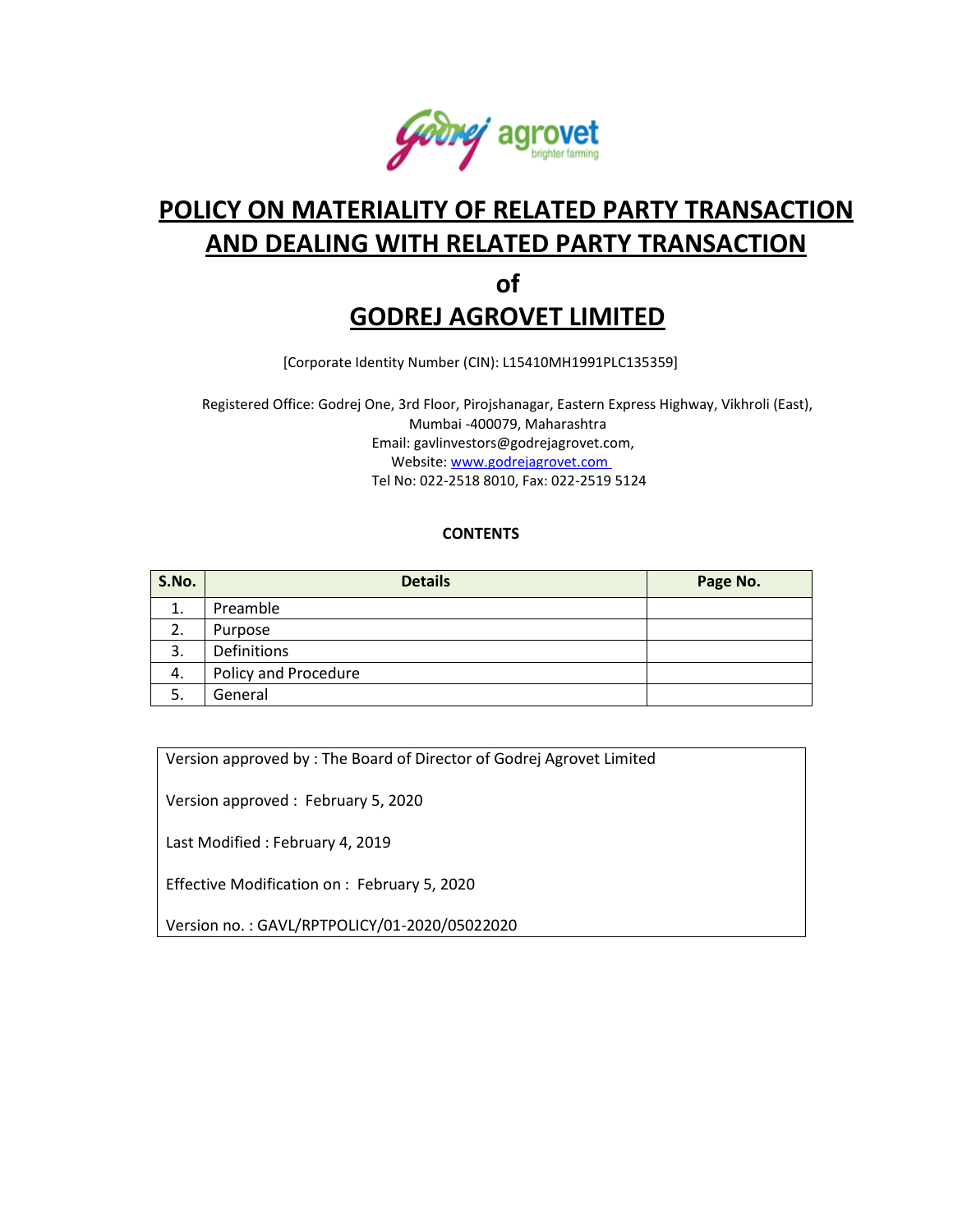# **I. Preamble**

The Board of Directors ("the Board") of **Godrej Agrovet Limited** (the "Company or "GAVL), has adopted the following Policy and procedure in relation to Related Party Transactions. The Policy envisages the procedure governing Related Party Transactions required to be followed by the Company to ensure compliance with the Law and Regulation.

This Policy will be applicable to the Company. This policy is to regulate transactions between the Company and its Related Parties based on the applicable laws and regulations applicable to the Company.

### **II. Purpose**

This policy is framed as per the requirements of Regulation 23 of Securities Exchange Board of India (Listing Obligations and Disclosure Requirements) Regulations, 2015 [including any modification(s) / amendment(s) / re-enactment(s) thereof] ("Listing Regulations") and in terms of Section 188 of the Companies Act, 2013 and is intended to ensure proper approval, disclosure and reporting requirements of transactions between the Company and its Related Parties.

Related Party Transactions are considered appropriate only if they are in the best interests of the Company and its Shareholders. The Company is required to disclose each year in the Financial Statements and in the Annual Report transactions between the Company and Related Parties as well as policies concerning transactions with Related Parties.

# **III. Definitions**

"**Audit Committee or Committee**" means Committee of Board of Directors of the Company constituted under provisions of Section 177 of Companies Act, 2013 and as per Regulation 18 of Securities Exchange Board of India (Listing Obligations and Disclosure Requirements) Regulations, 2015, for audit related purpose.

**"Board"** means Board of Directors of the Company.

"**Companies Act, 2013**" means the Companies Act, 2013 read with the Rules framed thereunder [including any modification(s) / amendment(s) / re-enactment(s) thereof].

"**Related Party Transaction**" A related party transaction is a transfer of resources, services or obligations between a Company and a related party, regardless of whether a price is charged and a "transaction" with a related party shall be construed to include a single transaction or a group of transactions in a contract.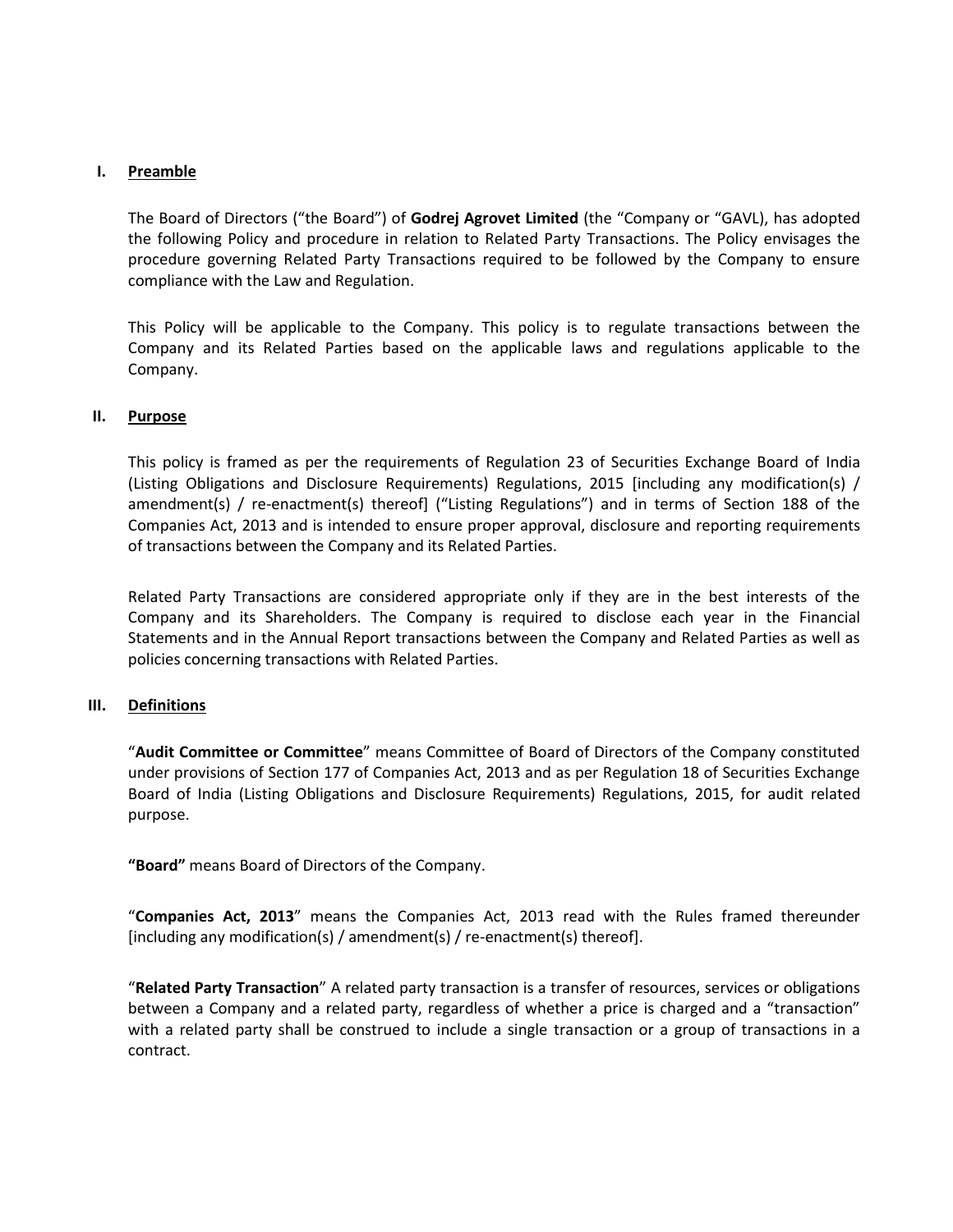"**Material Related Party Transaction**" means a transaction with a related party if the transaction/transactions to be entered into individually or taken together with previous transactions during a financial year, **value of which exceeds such percent of Turnover / Networth as per the last audited financial statements of the Company or amount as prescribed in para IV (iii) of this policy**.

"**Related Party**" means related party as defined under sub-section 76 of Section 2 of Companies Act, 2013 or under applicable accounting standards.

A 'related party' is a person or entity that is related to the Company. Parties are considered to be related if one party has the ability to control the other party or exercise significant influence over the other party, directly or indirectly, in making financial and/or operating decisions and includes the following:

- 1) A person or a close member of that person's family is related to a company if thatperson:
	- I. is a related party under Section 2(76) of the Companies Act, 2013 which are asfollows:
		- i. a director or his relative ;
		- ii. a key managerial personnel or his relative ;
		- iii. a firm, in which a director, manager or his relative is a partner;
		- iv. a private company in which a director or manager [or his relative] is a member or director ;
		- v. a public company in which a director or manager is a director and holds along with his relatives, more than two per cent of its paid-up share capital ;
		- vi. any body corporate whose Board of directors, managing director, or manager is accustomed to act in accordance with the advice, directions or instructions of a director or manager ;
		- vii. any person under whose advice, directions or instructions a director or manager is accustomed to act :
		- viii.Provided that nothing in sub-clauses (vi) and (vii) shall apply to the advice, directions or instructions given in a professional capacity;
		- ix. any body corporate which is—
			- (A) a holding, subsidiary or an associate company of such company;
			- (B) a subsidiary of a holding company to which it is also a subsidiary; or
			- (C) an investing company or the venturer of the company;";

Explanation.—For the purpose of this clause, "the investing company or the venturer of a company" means a body corporate whose investment in the company would result in the company becoming an associate company of the body corporate.

x. Such other person as may be prescribed shall include a Director other than an Independent Director or Key Managerial Personnel of the Holding Company or his relative with reference to a Company, shall be deemed to be a related party.

# **Provided that any person or entity belonging to the promoter or promoter group of the listed entity and holding 20% or more of shareholding in the listed entity shall be deemed to be a related party.**

"**Relative**" means relative as defined under the sub-section 77 of Section 2 of Companies Act, 2013 and includes anyone who is related to another, if –

- i. They are Members of a Hindu Undivided Family ;
- ii. They are Husband and Wife ; or
- iii. Father (including step-father)
- iv. Mother (including step-mother)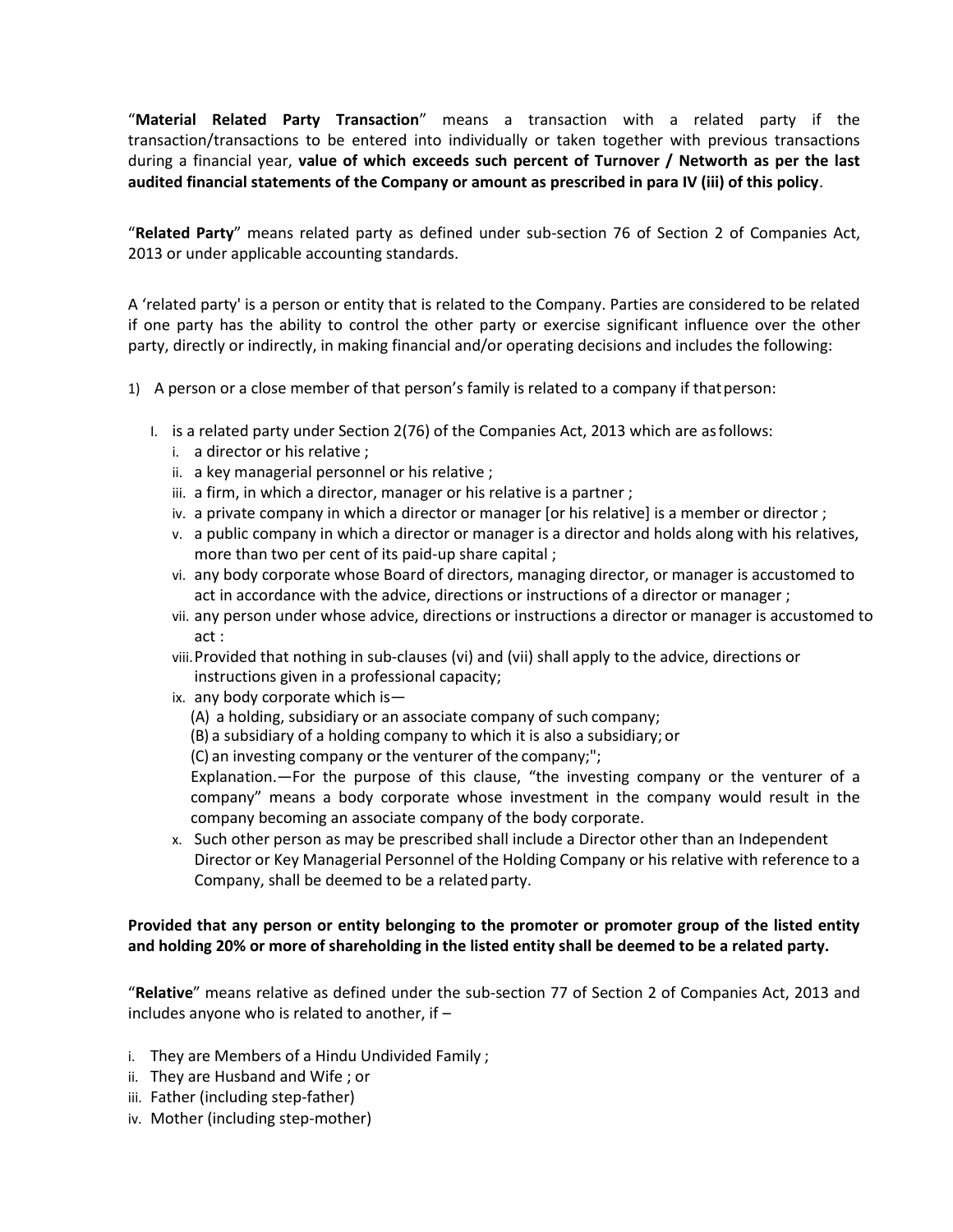- v. Son (including step-son)
- vi. Son's wife
- vii. Daughter
- viii.Daughter's husband
- ix. Brother (including step-brother)
- x. Sister (including step-sister)

"**Key Managerial Personnel**" means Key Managerial Personnel in relation to a Company as defined subsection 51 of Section 2 of the Companies Act, 2013, means and includes:

- (i) the Chief Executive Officer or the managing director or the manager;
- (ii) the company secretary;
- (iii) the whole-time director;
- (iv) the Chief Financial Officer;
- (v) such other officer, not more than one level below the directors who is in whole-time employment, designated as key managerial personnel by the Board; and
- (vi) such other officer as may be prescribed

**"Control"** shall have the same meaning as defined in SEBI (Substantial Acquisition of Shares and takeovers) Regulations, 2011.

**"Associate Company"** in relation to another company, means a company in which that other company has a significant influence, but which is not a subsidiary company of the company having such influence and includes a joint venture company.

*Significant Influence: - means control of at least twenty per cent of total voting power, or control of or participation in business decisions under an agreement*

*Joint venture: - means a joint arrangement whereby the parties that have joint control of the arrangement have rights to the Net assets of the arrangement.*

**"Transactions in the ordinary course of business"** mean transactions/activities that are connected to or necessary for the business of the Company and satisfy the following principles:

- (i) The transaction/activity is permitted under the Memorandum and the Articles of Association of the Company;
- (ii) The transaction/activity is carried on a frequent or regular basis or is as per the industry practise; and
- (iii) The terms of the transaction/activity are similar to those which would be otherwise applicable to transactions with unrelated parties.

**"Arm's Length Transaction"** means a transaction between two Related Parties that is conducted as if they were unrelated, so that there is no conflict of interest.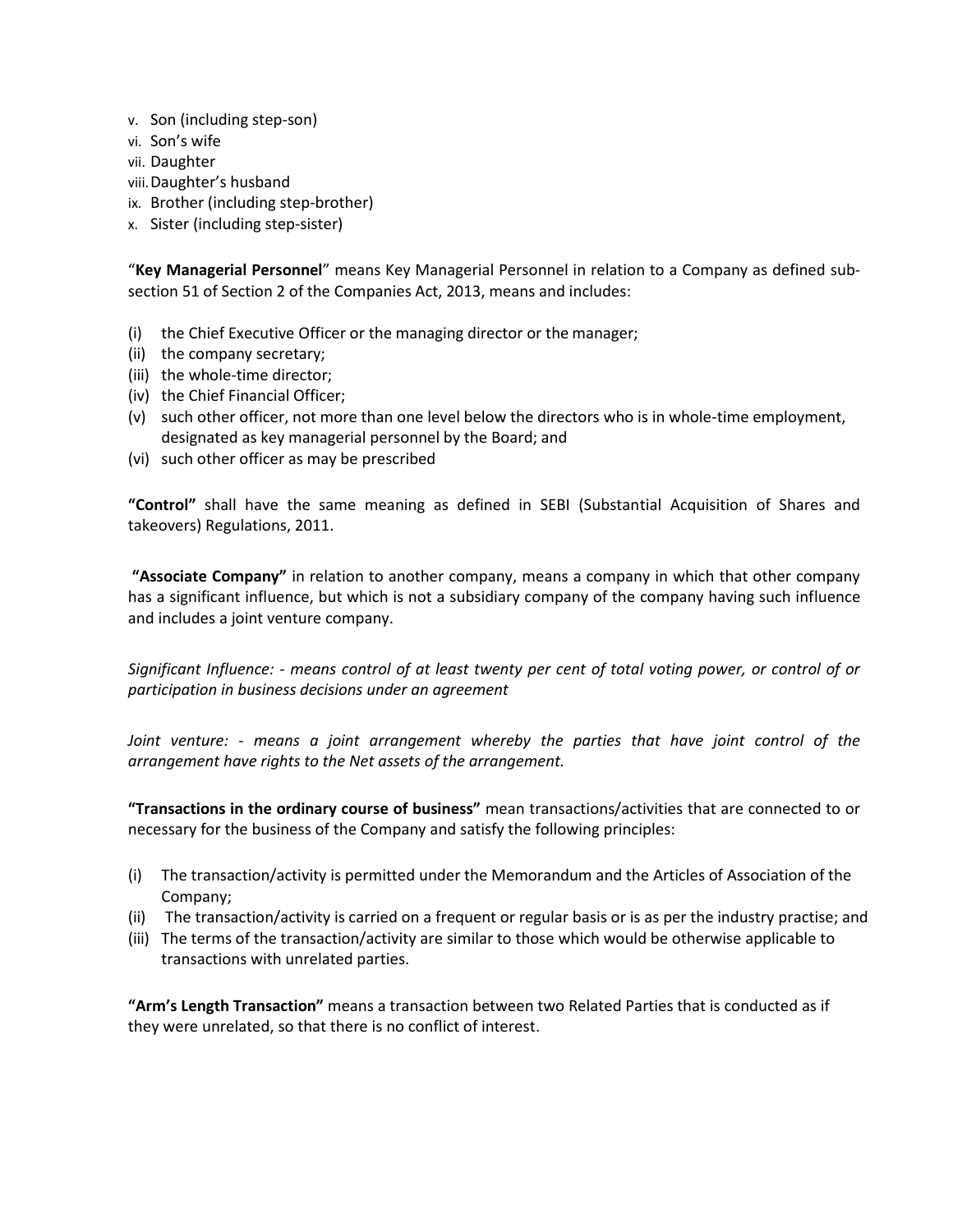### **IV. Policy and Procedure**

#### **Policy**

All Related Party Transactions must be reported to the Audit Committee and referred for approval by the Committee in accordance with this Policy.

All Related Party Transactions shall require prior approval of Audit Committee. Further, all Material Related Party Transactions shall require approval of the shareholders through special resolution and the Related Parties shall abstain from voting on such resolutions.

#### **Procedure**

#### **A. Disclosure by Directors**

Every Director shall at the beginning of the Financial Year provide information by way of written notice to the Company regarding his concern or interest in the entity with specific concern to parties which may be considered as related party with respect to the Company and shall also provide the list of relatives which are regarded as related party as per this policy. Directors are also required to provide the information regarding their engagement with other entity during the financial year which may be regarded as related party according to this policy.

### **B. Identification of Transaction with related Parties**

Each Director and Key Managerial Personnel is responsible for providing notice to the Company or Audit Committee of any potential Related Party Transaction involving him or her or his or her relative, including any additional information about the transaction that the Board/Audit Committee may reasonably request. Audit Committee will determine whether a transaction does, in fact, constitute a Related Party Transaction requiring compliance with this policy.

Each Director and Key Managerial Personnel shall make an annual declaration to the Company and this declaration shall be placed before the Board of Directors at their first meeting held in the financial year. Any change in the list of relatives shall be intimated by the Directors and Key Managerial Personnel from time to time, as may be required.

The Company strongly prefers to receive such notice of any potential Related Party Transaction well in advance so that the Audit Committee / Board has adequate time to obtain and review information about the proposed transaction.

#### **C. Review and approval of Related Party Transaction**

#### **i. Audit Committee**

Related party transactions are regularly referred to the scheduled meeting of Audit Committee for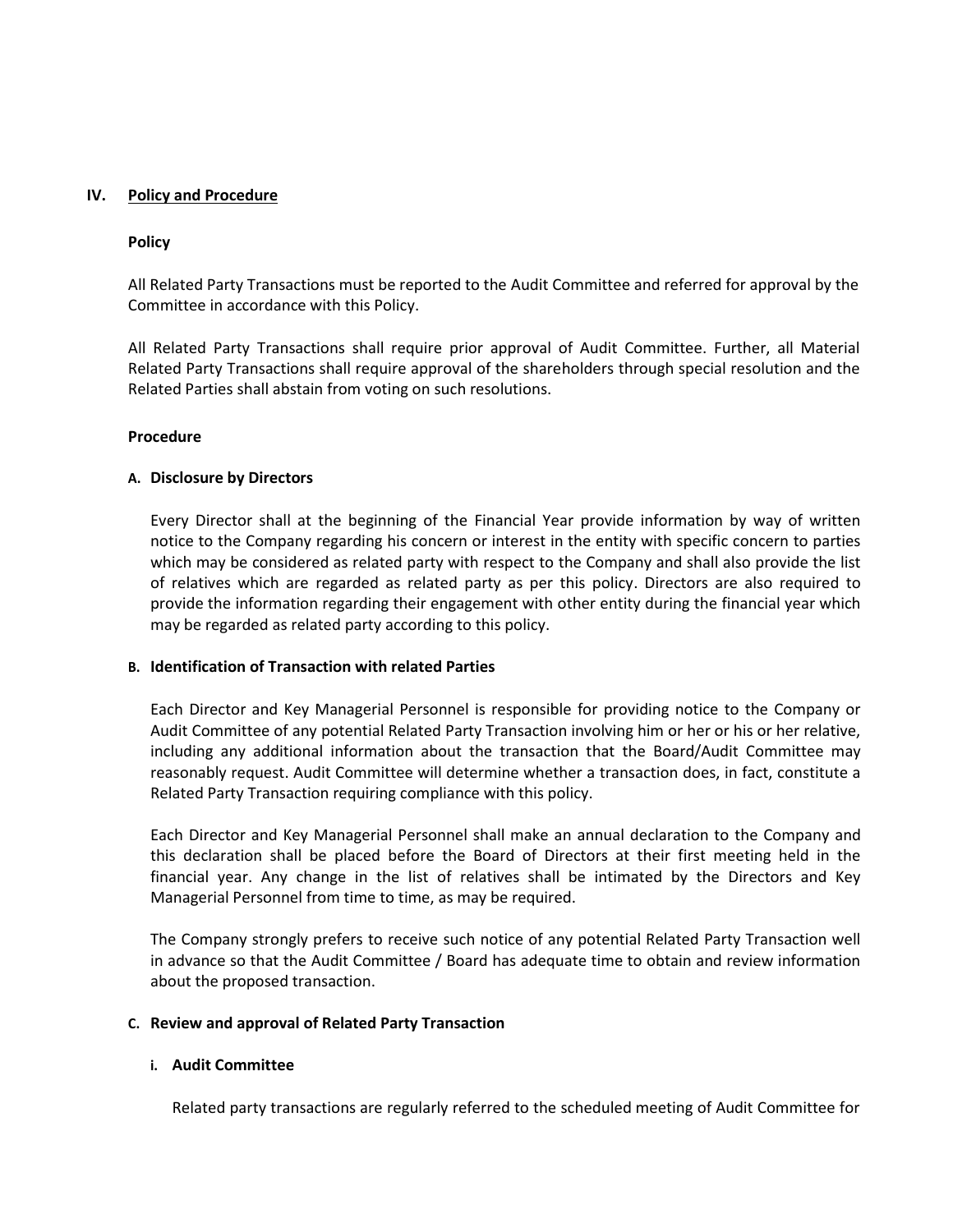review and approval. Any member of the Committee or the Directors of the Board who has potential interest in any Related Party Transaction shall not participate / abstain from discussions / voting on the subject matter involving approval of Related Party Transaction.

All the transactions which are identified by the Audit Committee as related party transactions should be pre-approved by the Audit Committee before entering into such transaction. The Audit committee shall consider the following factors while deliberating the related party transactions for its approval: -

- $\triangleright$  Name of party and details explaining nature of relationship;
- $\triangleright$  Duration of the contract and particulars of the contract and arrangement;
- $\triangleright$  Nature of transaction and material terms thereof including the value, if any;
- $\triangleright$  Manner of determining the pricing to ascertain whether the same is on arm's length;
- $\triangleright$  Business rationale for entering into such transaction;
- $\triangleright$  Any other information relevant or important for the Board to take a decision on the proposed transaction.

Any member of the Committee who has a potential interest in any Related Party Transaction will recuse himself and abstain from discussion and voting on the approval of the Related Party Transaction. If the Committee determines that the related party transaction is

- (i) a Material related party transaction; or
- (ii) Transactions are not in the ordinary course of business or not at the arm's length price, the Audit Committee shall place the matter before the Board for obtaining its approval.

In determining whether to approve a Related Party Transaction, the Committee will consider the following factors, among others, to the extent relevant to the Related Party Transaction:

- Whether the terms of the Related Party Transaction are **fair and on arm's length basis** to the Company and would apply on the same basis if the transaction did not involve a RelatedParty;
- Whether there are any **compelling business reasons / rationale** for the Company to enter into the Related Party Transaction and the nature of alternative transactions, if any;
- Whether the Related Party Transaction would **affect the Independence of an Independent Director**; Whether the proposed transaction includes **any potential reputational risk issues**  that may arise as a result of or in connection with the proposed transaction;
- Whether the Company was notified about the Related Party Transaction before its commencement and if not, why pre- approval was not sought and whether subsequent ratification is allowed and would be detrimental to the Company; and
- Whether the Related Party Transaction would present an improper conflict of interest for any Director or Key Managerial Personnel of the Company, taking into account the size of the transaction, the overall financial position of the Director, Executive Officer or other Related Party, the direct or indirect nature of the Director's, Key Managerial Personnel's or other Related Party's interest in the transaction and the ongoing nature of any proposed relationship and any other factors the Board/Committee deems relevant.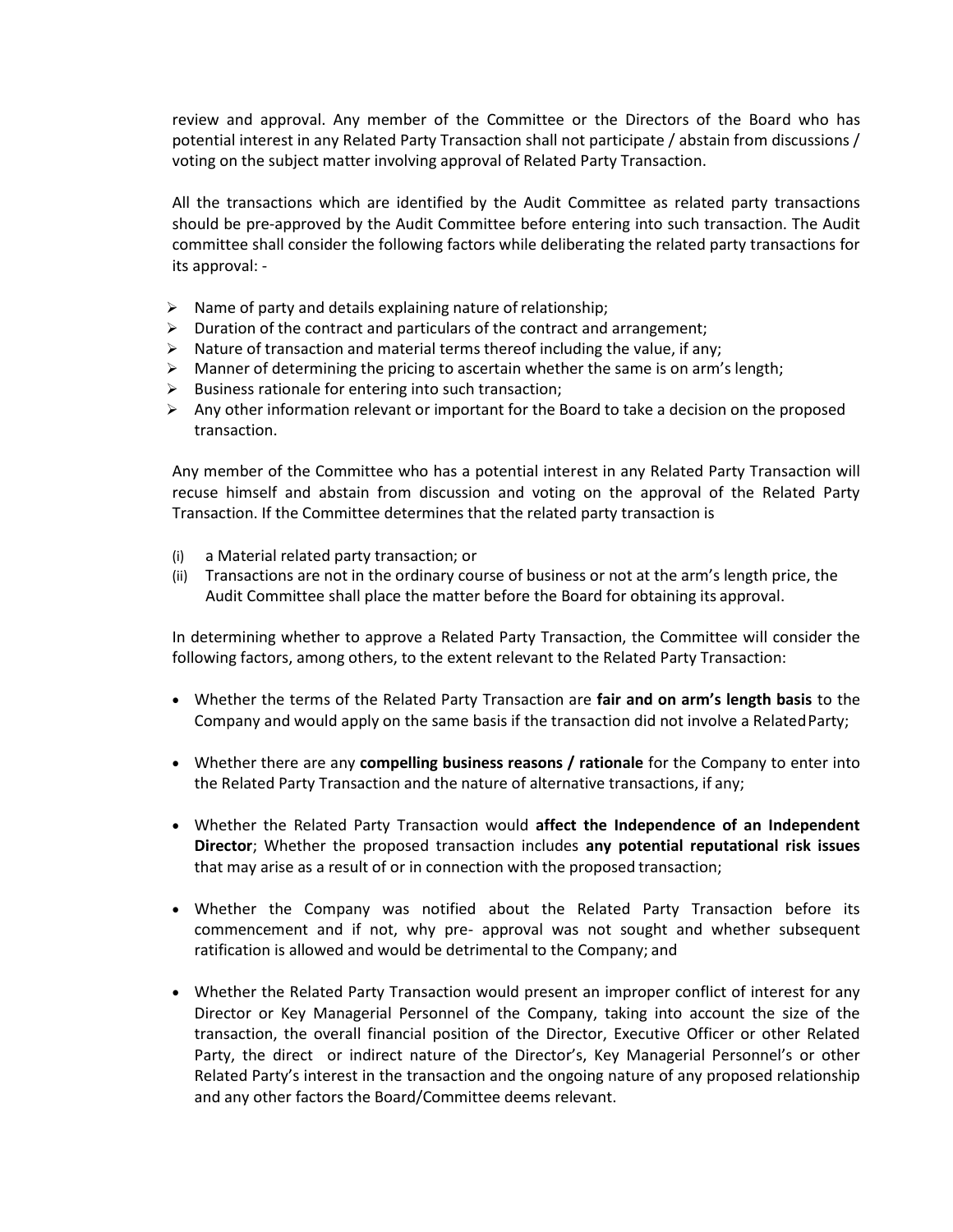The Audit Committee may grant omnibus approval for Related Party Transactions proposed to be entered into by the Company subject to the following conditions:

- a) The Audit Committee shall lay down the criteria for granting the omnibus approval in line with the policy on Related Party Transactions of the Company and such approval shall be applicable in respect of transactions which are repetitive innature.
- b) The Audit Committee shall satisfy itself the need for such omnibus approval and that such approval is in the interest of the Company;
- c) Such omnibus approval shall specify
	- (i) the name/s of the related party, nature of transaction, period of transaction, maximum amount of transaction that can be entered into,
	- (ii) the indicative base price / current contracted price and the formula for variation in the price if any and
	- (iii) such other conditions as the Audit Committee may deem fit;

Provided that where the need for Related Party Transaction cannot be foreseen and aforesaid details are not available, Audit Committee may grant omnibus approval for such transactions subject to their value not exceeding Rs.1 Crore (Rupee One Crore) per transaction.

- d) Audit Committee shall review, at least on a quarterly basis, the details of Related Party Transactions entered into by the Company pursuant to each of the omnibus approval given.
- e) Such omnibus approvals shall be valid for a period not exceeding 1 (one) year and shall require fresh approvals after the expiry of 1 (one) year.

#### **ii. Board of Directors**

Where approval of Board of Directors is required for any related party transaction or if the Board in any case elects to reviews any such matter or it is mandatory under any law for Board to approve the Related Party Transaction, then the considerations set forth above shall apply to the Board's review and approval of the matter, with such modification as may be necessary or appropriate under thecircumstances.

Any member of the Board who has any interest in any Related Party Transaction will recuse himself and abstain from discussion and voting on the approval of the Related Party Transaction.

#### **iii. Shareholder approval**

In case Board refers a Related Party Transaction for seeking approval of the Shareholders as per the provisions of Companies Act 2013 or otherwise, if any member of Company is a related party as per this policy, such member of the Company shall not vote on resolution passed for approving such related party transaction.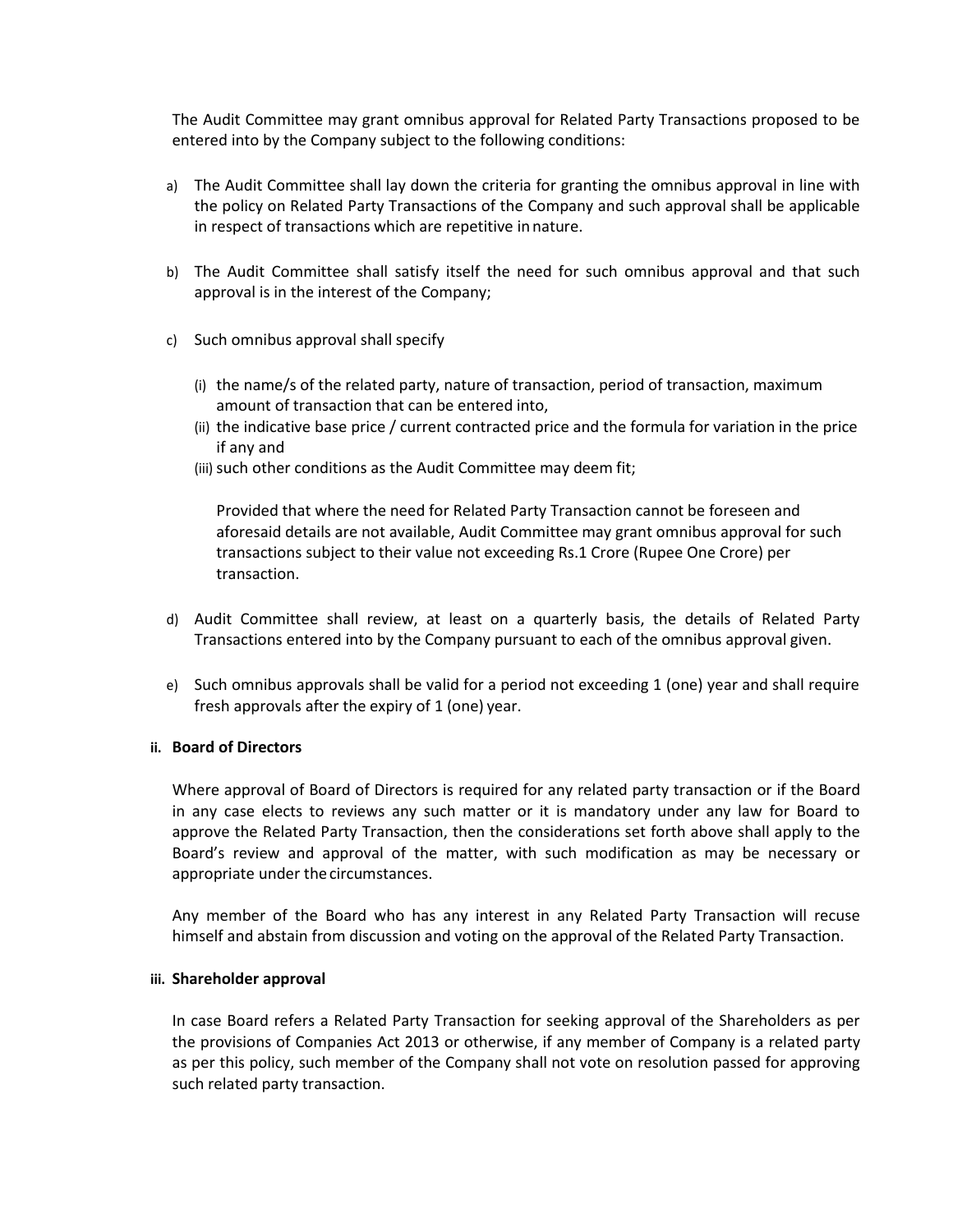# **Criterial for Materiality:**

**While seeking the approval for the below listed transaction with the Related Party Transaction to the Shareholders of the Company for their approval, the Board has fixed the following threshold limits as available under the Securities and Exchange Board of India (Listing Obligations and Disclosure Requirements) Regulation, 2015 and the Companies Act, 2013, currently in force, single and cumulative transaction limits:-**

| Sr.<br>No. | <b>Prescribed Transaction Category</b>                                                                                                   | <b>Thresholds</b>                                                                        |
|------------|------------------------------------------------------------------------------------------------------------------------------------------|------------------------------------------------------------------------------------------|
| 1.         | Sale, purchase or supply of any goods or<br>materials (directly or through appointment of<br>agents)                                     | 10% or more of the turnover of the<br>company                                            |
| 2.         | Selling or otherwise disposing of, or buying,<br>property of any kind (directly or through<br>appointment of agents)                     | 10% or more of the net worth of the<br>company                                           |
| 3.         | Leasing of property of any kind                                                                                                          | 10% or more of the turnover of the<br>company                                            |
| 4.         | Availing or rendering of any services directly<br>or through appointment of agents                                                       | 10% or more of the turnover of the<br>company                                            |
| 5.         | Appointment to any office or place of profit in<br>the company, its subsidiary company or<br>associate company at a monthly remuneration | Remuneration<br>Rs.<br>exceeding<br>2,50,000 per month                                   |
| 6.         | <b>Remuneration</b><br>for<br>underwriting<br>the<br>subscription of any securities or derivatives<br>thereof of the company             | Exceeding 1% of the Net worth of<br>the Company                                          |
| 7.         | Payment of Royalty and Brand Payment to<br>related parties                                                                               | <b>Exceeding</b><br><b>5%</b><br><b>of</b><br>the<br>annual<br>consolidated turnover     |
| 8.         | Any other transaction with a related party                                                                                               | Exceeding 10% percent of the annual<br>consolidated<br>οf<br>the<br>turnover<br>Company. |

#### **iv. Transactions which do not require approval**

Notwithstanding the foregoing, the following Related Party Transactions shall not require approval of Audit Committee:

- a) Any transaction involving the providing of compensation to a Director or Key Managerial Personnel in connection with his duties to the Company including the reimbursement of reasonable business and travel expenses incurred in the ordinary course of business.
- b) Any transaction in which the Related Party's interest arises solely from ownership of securities issued by the Company and all holders of such securities receive the same benefits pro rata as the RelatedParty.